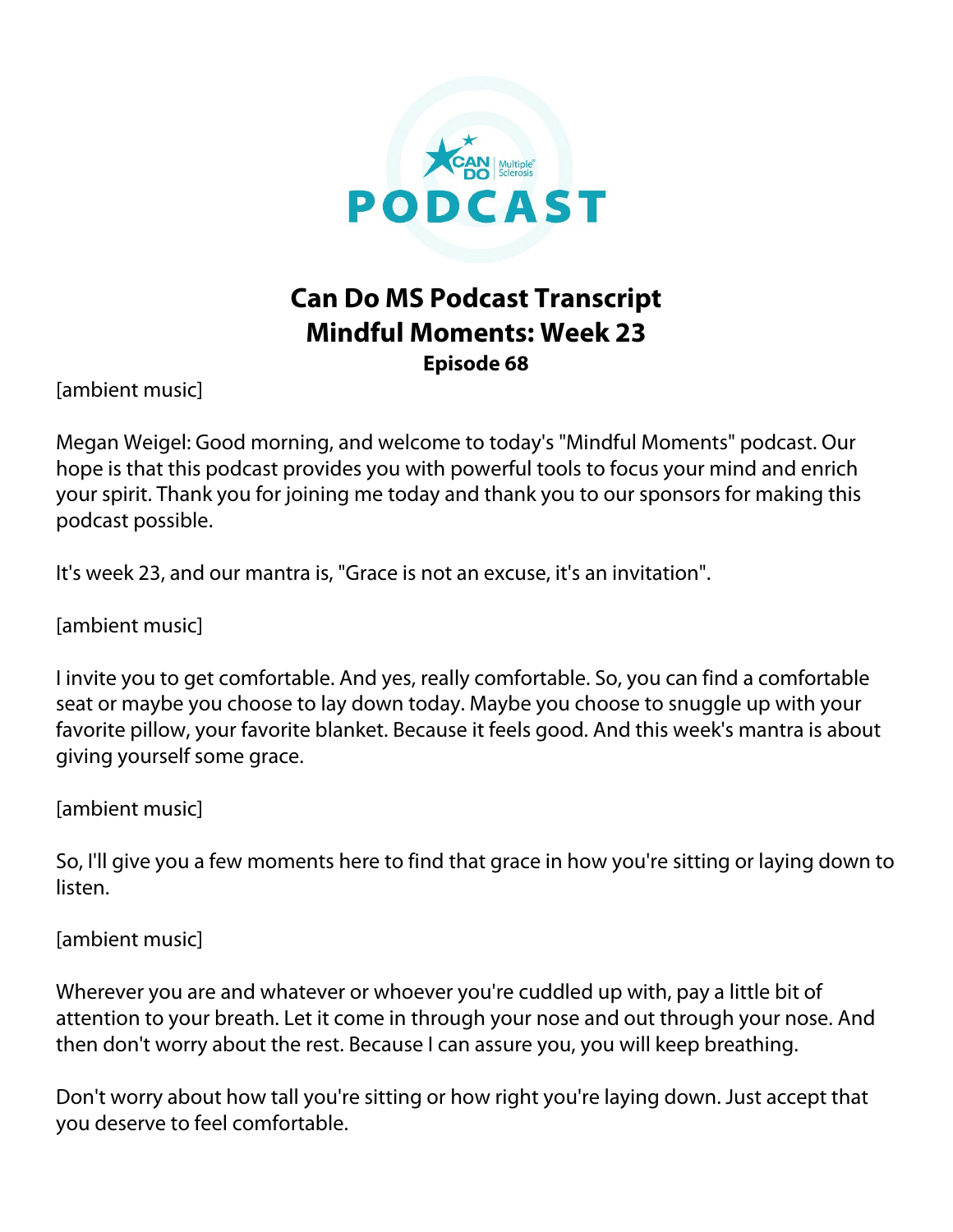## [ambient music]

I often find myself saying, give yourself some grace. The phrase suggests things like taking it easy on yourself, giving yourself a break, relaxing, not trying to do so much, or not trying so hard. And it can quickly become an excuse.

So what is grace really? It's love. It's peace. It's unmerited favor. And right now, it sure seems like many of us could use some grace.

## [ambient music]

I bet it feels really good to feel comfortable right now. I bet it feels really good to enjoy that grace. Especially when so many things that we do right now feel uncomfortable, unfamiliar, and illogical. And hopefully, all of us are trying to do these things with grace, with love, with peace, with unmerited favor.

[ambient music]

Grace is not an excuse.

[ambient music]

What it is, is an invitation that as you fumble and stumble through your journey, you still deserve peace, rest, and love. What grace is, is a nudge to do good and say the right thing. Right through the lump in your throat. Right through old thoughts and stories. Right through to mercy, love, and peace.

[ambient music]

Let grace be a deep breath, an opportunity to tune in. Grace is not an excuse, it's an invitation.

Take a deep breath in, and let it go.

[ambient music]

This week, fill up your grace cup.

[ambient music]

We're so glad you joined us for this week's mantra. Remember, grace is not an excuse, it's an invitation. Thank you for joining us and we hope to see you back next week for another great